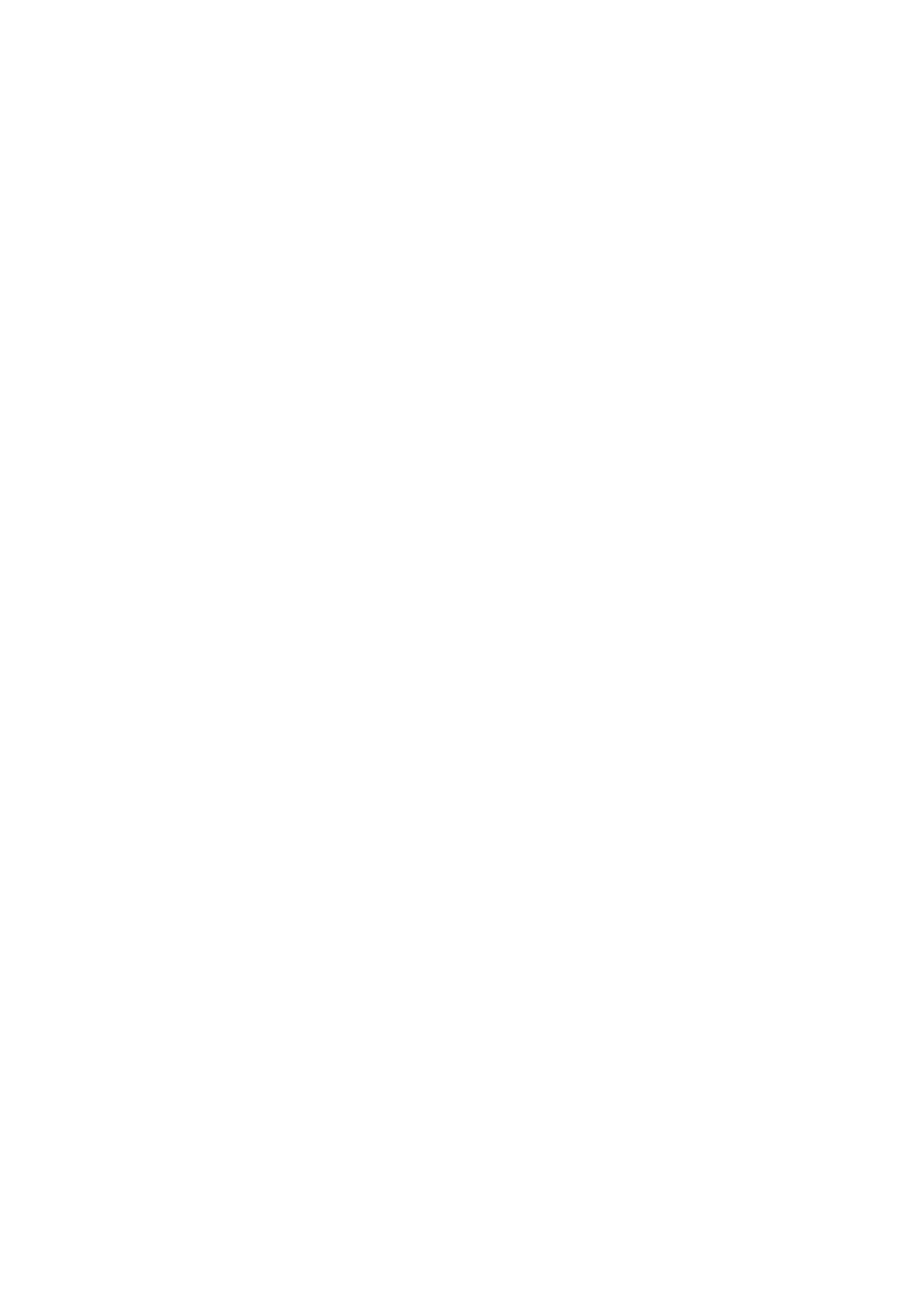

# <span id="page-2-0"></span>**Management report**

| Record No:   | R/22/3/12676                                   |
|--------------|------------------------------------------------|
| Author:      | Dianne Williams, Mayor/Chief executive support |
| Approved by: | Cameron McIntosh, Chief executive              |

☐ Decision ☐ Recommendation ☒ Information

# **Recommendation**

**That Council:**

### a) **Receives the report titled "Management report" dated 21 June 2022.**

# **Chief executive update**

The water services bill has been introduced to parliament. The explanatory note which accompanies the bill has been included in this management report for information.

Water Services Entities Bill

Government Bill

Explanatory note

# General policy statement.

This bill is a stand-alone bill that establishes 4 publicly owned water services entities that will provide safe, reliable, and efficient water services in place of local authorities. The bill contains the ownership, governance, and accountability arrangements relating to those entities, and provides for transitional arrangements during an establishment period. The entities will commence delivery services on 1 July 2024.

### Introduction

New Zealand faces a significant infrastructure challenge in relation to the drinking water, wastewater, and stormwater services that are currently delivered by territorial authorities. Water services are an essential building block for communities. Public health and well-being, better environmental outcomes, economic growth and job creation, housing and urban development, climate change, resilience to natural hazards, and the rights and interests of iwi and Māori all depend on better outcomes for those services.

The investment needed over the next 30 to 40 years to maintain and upgrade New Zealand's water infrastructure to a standard required to address the infrastructure challenge is unaffordable for most communities under the current arrangements.

By providing for the establishment of 4 water services delivery entities, this Bill paves the way for improved, effective, and efficient management of water services delivery and infrastructure so that New Zealanders will have access to safe, reliable and affordable drinking water, and wastewater and stormwater services that meet their environmental and cultural expectations.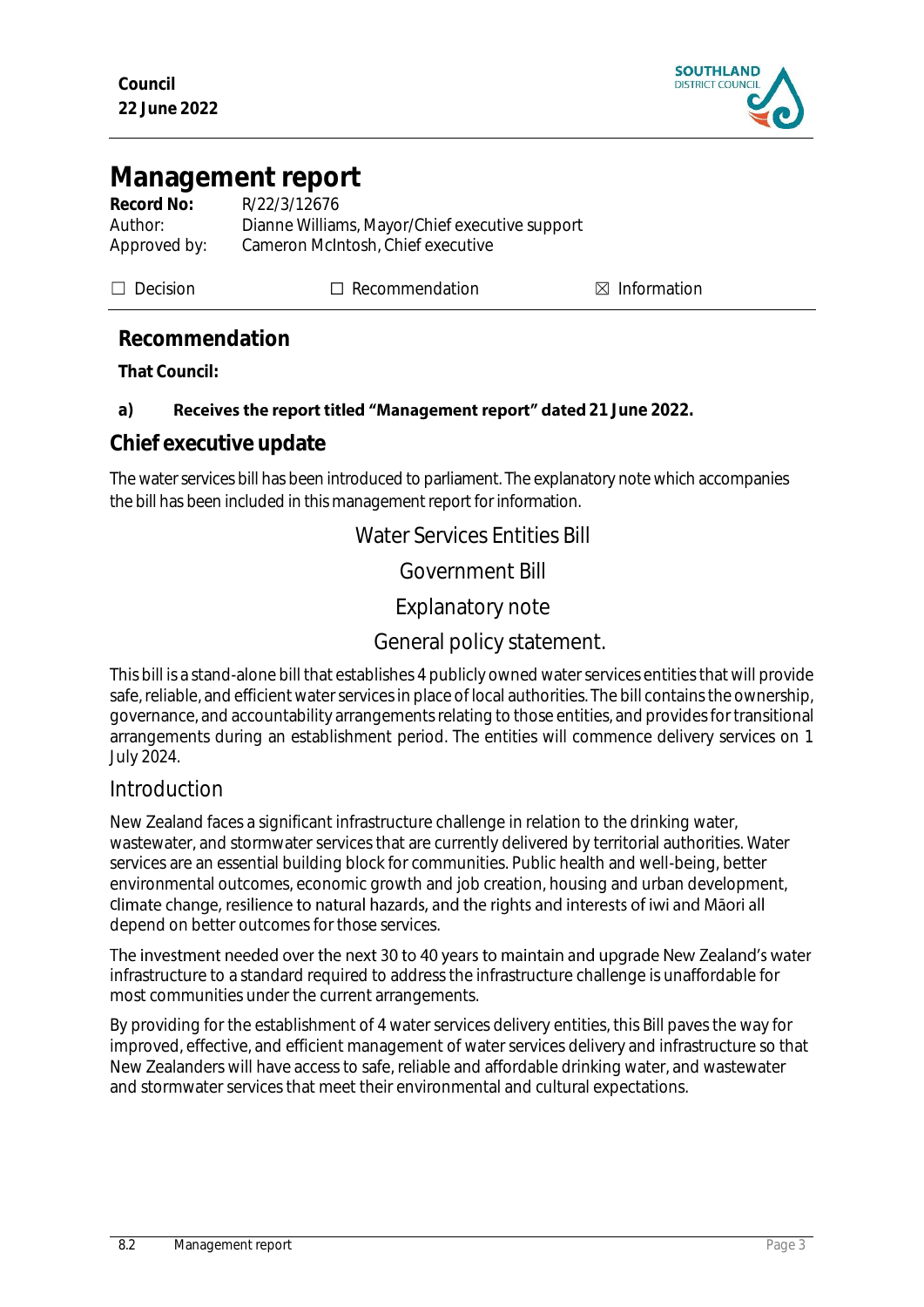# Relationship to other proposed legislation

This bill is just one component of a comprehensive package to reform water services that are currently provided by local authorities. The bill will need to be followed by further legislation to provide for

- $\triangleright$  additional, detailed implementation arrangements for the entities and service delivery, including provisions relating to the transfer of assets, liabilities, and other matters from local authorities to new water services entities:
- $\triangleright$  specific powers, functions, and responsibilities of the new water services entities, and pricing and charging arrangements:
- $\triangleright$  economic regulation and consumer protection regimes relating to the new water services system:
- $\triangleright$  any changes to Treaty settlement legislation that are required to ensure that settlement obligations are carried forward from territorial authorities to the new water services entities: •
- detailed changes to the Local Government Act 2002, the Water Services Act 2021, and other legislation to transfer service delivery arrangements to the new water services entities.

# Legal form and ownership by territorial authorities

Water services entities are a new public service delivery model. Each entity will be a body corporate, and will be co-owned by the territorial authorities in its service area in shares to provide a tangible expression of ownership that is recognisable by com-munities and territorial authorities.

The bill defines the service area for each entity through reference to territorial authority districts, or parts of districts. The service area of the Southern Water Services Entity is the takiwa of Ngai Tahu, as described in section 5 of Te Runanga o Ngai Tahu Act 1996.

# Function, objectives, and operating principles

The function of a water services entity will be to provide safe, reliable, and efficient drinking water, wastewater, and stormwater services in its area. The objectives of an entity will be to;

- $\triangleright$  deliver water services and related infrastructure in an efficient and financially sustainable manner
- $\triangleright$  protect and promote public health and the environment
- $\triangleright$  support and enable housing and urban development
- $\triangleright$  operate in accordance with best commercial and business practices
- $\triangleright$  act in the best interests of present and future consumers and communities
- $\triangleright$  deliver water services in a sustainable and resilient manner that seeks to mitigate the effects of climate change and natural hazards
- $\triangleright$  Water Services Entities Bill Explanatory note.

### The operating principles of a water services entity will be

- $\triangleright$  developing and sharing capability and technical expertise with other water services entities and across the water services sector
- $\triangleright$  being innovative in the design and delivery of water services and infrastructure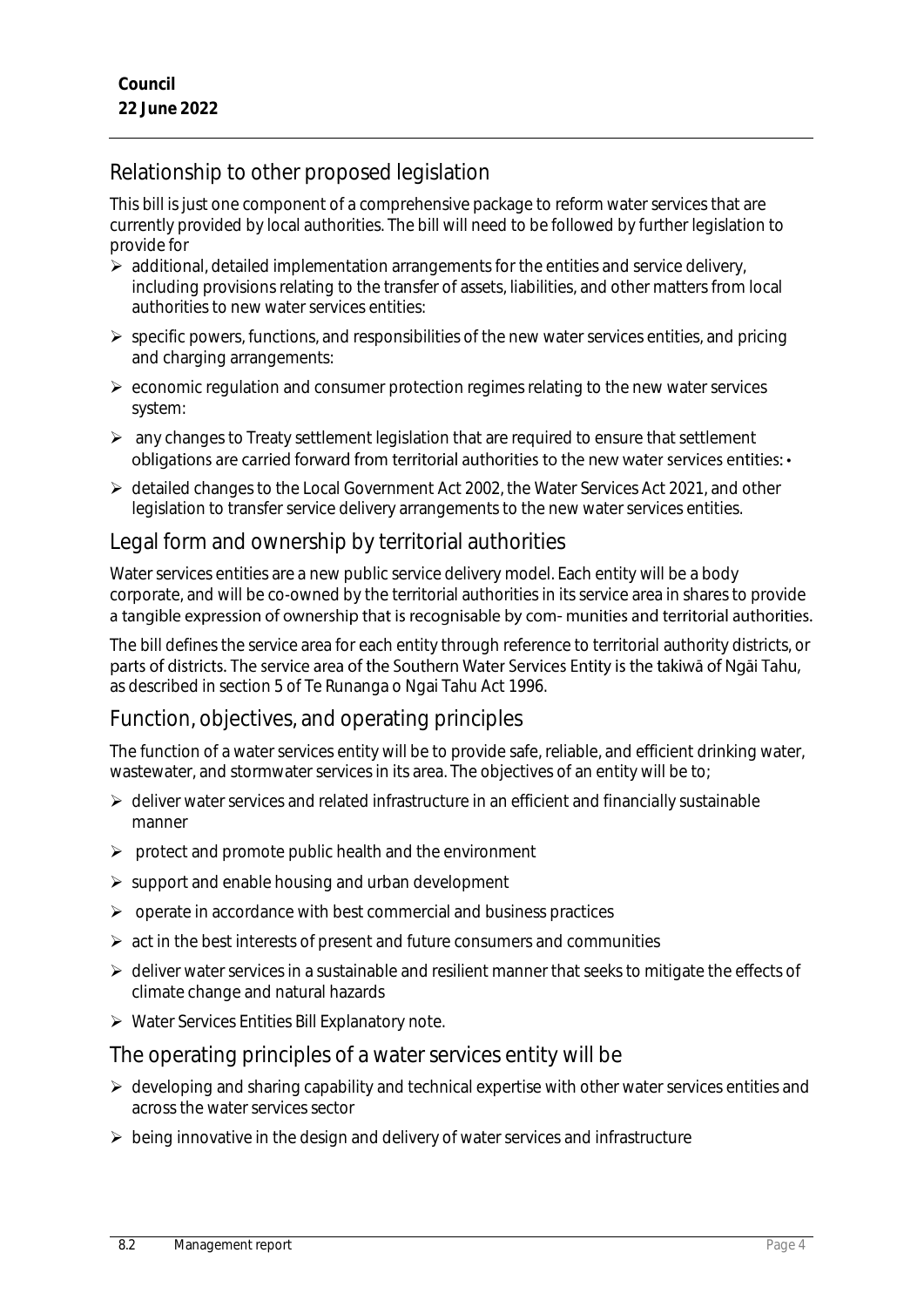- $\triangleright$  being open and transparent, including in relation to calculation and setting of prices, determining levels of service delivery to consumers and communities, and reporting on performance
- $\triangleright$  partnering and engaging early and meaningfully with Māori, including to inform how the water services entity can give effect to Te Mana o te Wai, and understand, support, and enable the exercise of mātauranga, tikanga, and kai- tiakitanga
- $\triangleright$  giving effect to Treaty settlement obligations, to the extent that the obligations apply to the duties and functions of an entity
- $\triangleright$  partnering and engaging early and meaningfully with territorial authorities and their communities
- $\triangleright$  co-operating with, and supporting, other water services entities, infrastructure providers, local authorities, and the transport sector.

### Governance arrangement

Water services entities will have a two-tier governance arrangement comprising

- $\triangleright$  a regional representative group, which provides joint oversight of an entity by an equal number of representatives of the territorial authority owners and mana whenua from within the entity's service area; and
- $\triangleright$  corporate governance by an independent, competency-based, professional board.

Appointments to, and removals from, the board will be made by a board appointment committee that is part of the regional representative group. The board appointment committee is also responsible for preparing and maintaining an appointment and remuneration policy for the board. Board members are accountable to the regional representative group when performing their duties as members.

A water services entity may also have regional advisory panels if it chooses, based on a geographic area in the entity's service area. The role of a regional advisory panel is to provide advice to the regional representative group about how to perform or exercise its duties, functions, and powers.

# Constitution

Each water services entity's constitution will set out

- $\triangleright$  the composition and internal procedures of its regional representative group, including how it will perform or exercise its functions, duties, and powers
- $\triangleright$  the composition and internal procedures of any regional advisory panel, and how it will perform its advisory role to a regional representative group
- > the composition and internal procedures of its board, including how it will per-form or exercise its duties, functions, and powers
- $\triangleright$  funding and remuneration arrangements for an entity's regional representative group and any regional advisory panels
- $\triangleright$  procedures for dispute resolution, and reviewing, amending or replacing the constitution.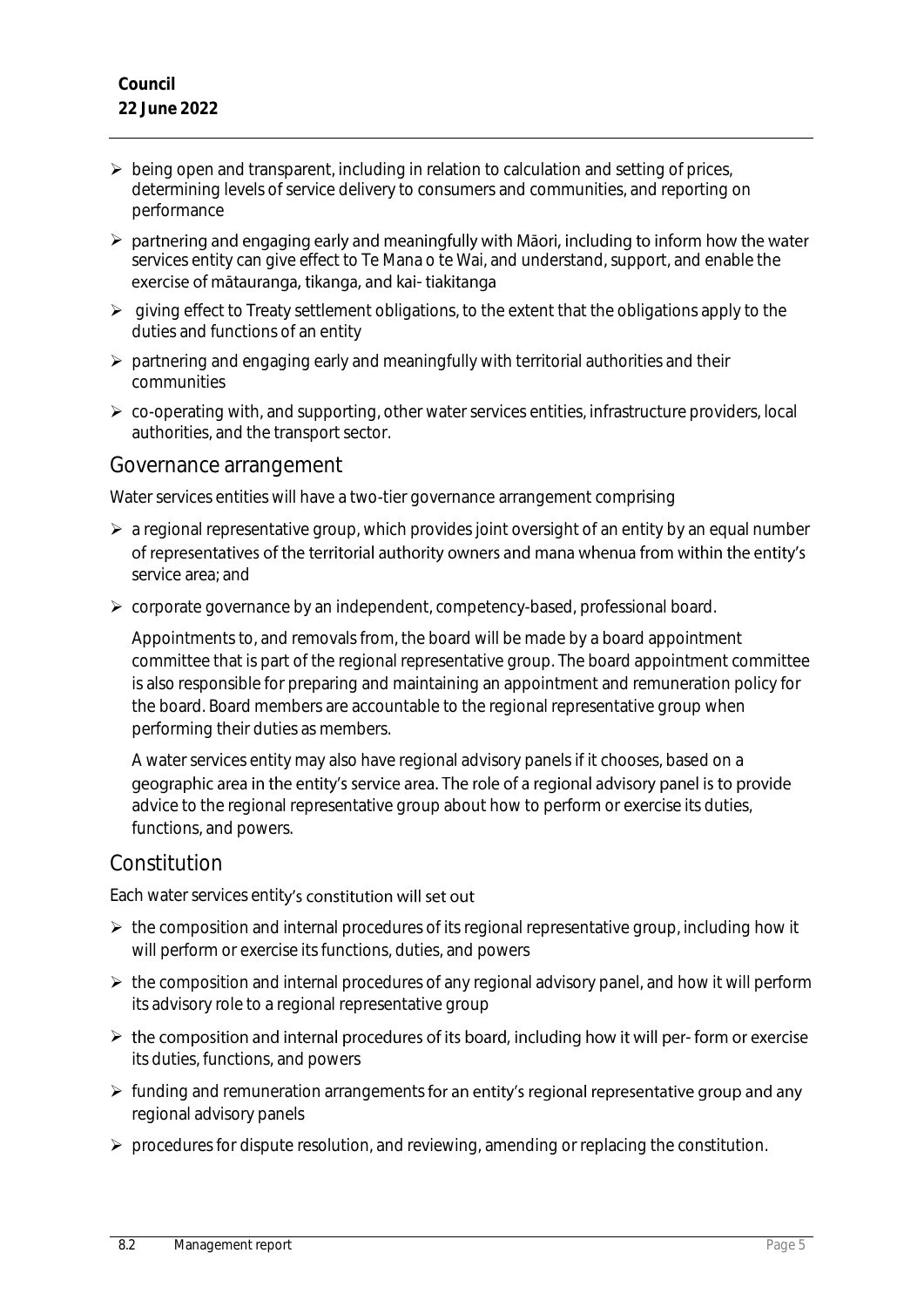A constitution may contain provisions that are not inconsistent with the act or any other legislation. The constitution of a water services entity has no effect to the extent that it contravenes, or is inconsistent with, the act or any other legislation.

The first constitution for each water services entity will be set out in regulations after the Minister responsible for the administration of the act (the Minister) engages with the entity's territorial authority owners and mana whenua in its service area.

# Conflict of interest

The bill contains provisions on conflicts of interest. The provisions apply to members of the board, regional representatives, and regional advisory panel members. The provisions include

- $\triangleright$  a requirement to keep an interest register
- $\triangleright$  the obligation of board members, regional representatives, and regional advisory panel members to disclose relevant interests
- $\triangleright$  the consequences of being interested, such as the exclusion of a board member, regional representative, or regional advisory panel member who is interested from participating in decision making relating to the interest.

# Statement of strategic and performance expectations

- $\triangleright$  The regional representative group must issue a statement of strategic and performance expectations, covering a 3-year period. The purpose of a statement of strategic and performance expectations is to
	- o state the regional representative group's objectives and priorities for the entity
	- o inform and guide the decisions of the board
	- o The regional representative group must annually review its statement of strategic and performance expectations and, following a review, issue a new statement if it chooses.
- $\triangleright$  The board of a water services entity must give effect to the statement of strategic and performance expectations.

# Reporting and accountability

- $\triangleright$  The bill requires the board to prepare and adopt
	- o a statement of intent
	- o in which the strategic elements must be approved by the entity's regional representative group; and
	- o setting out the forecast service performance and budget of the entity
	- an annual report setting out the entity's actual performance and audited financial  $\cap$ statements
	- o an asset management plan and funding and pricing plan, which will cover a 10- year period
	- o an infrastructure strategy, covering a 30-year period.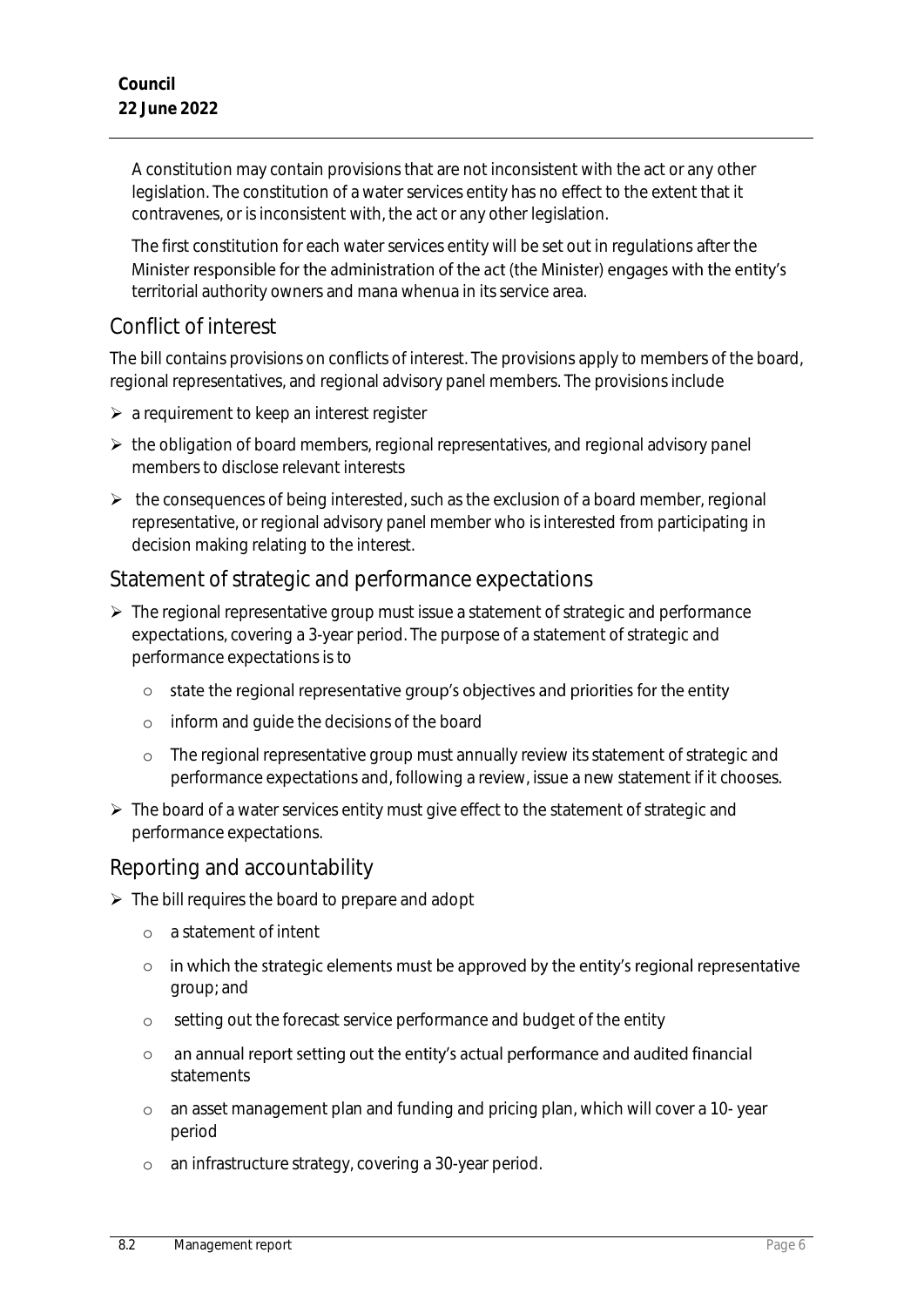# Te Tiriti o Waitangi/the Treaty of Waitangi and Te Mana o te Wai

- $\triangleright$  All persons performing or exercising duties, functions, or powers under the legislation
	- o must give effect to the principles of te Tiriti o Waitangi/the Treaty of Waitangi; and
	- o must give effect to Te Mana o te Wai, to the extent that Te Mana o te Wai applies to those duties, functions, or powers.
- $\triangleright$  A water services entity is therefore required to give effect to Te Mana o te Wai to the extent that it applies to the duties and functions of the entity. This is consistent with the approach across all legislation relating to water services, including the Taumata Arowai-the Water Services Regulator Act 2020, and on those who perform or exercise functions, powers, and duties under the Water Services Act 2021.
- $\triangleright$  Mana whenua whose rohe or takiwa includes a freshwater body in the service area of an entity can make a Te Mana o te Wai statement for water services. The board must respond to the statement within two years, and the response must include a plan for how the entity intends to perform its duty to give effect to Te Mana o te Wai.

# Relationship to Treaty settlements

- $\triangleright$  To ensure that Treaty settlements are enduring, the bill provides that
	- o where there is inconsistency between the legislation and a Treaty settlement obligation, the Treaty settlement obligation prevails
	- o an operating principle of entities is to give effect to Treaty settlement obligations, to the extent that the obligations apply to the duties and functions of an entity.

# Consumer and community engagement A water services entity must

- $\triangleright$  establish one or more consumer forums to help gather consumer views and under-stand consumer needs, expectations, and service requirements
- $\triangleright$  prepare an annual consumer stocktake
- $\triangleright$  engage with its consumers and communities on its asset management plan, funding and pricing plan, and infrastructure strategy.

In performing those functions, a water services entity must be guided and informed by the following consumer engagement principles

- $\triangleright$  communication to consumers should be clear and appropriate, and recognise the different communication needs of consumers
- $\triangleright$  the entity should be openly available for consumer feedback and seek a diversity of consumer voices
- $\triangleright$  the entity should clearly identify and explain the role of consumers in the engagement process
- $\triangleright$  the entity should consider the changing needs of consumers over time, and ensure that engagement will be effective in the future
- $\triangleright$  the entity should prioritise the importance of consumer issues to ensure that the entity is engaging with issues that are important to consumers.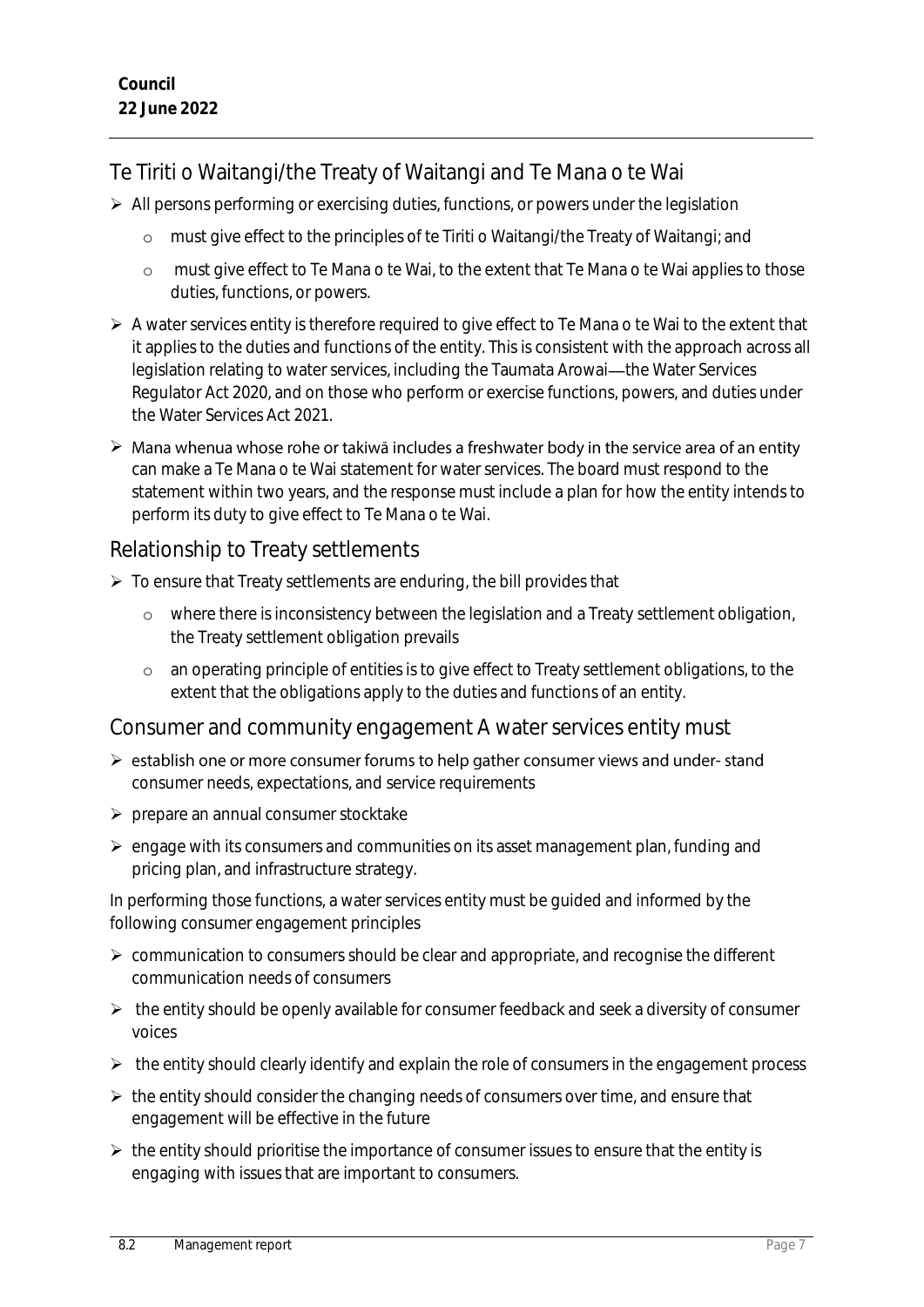# Safeguards against privatisation

The bill sets out strong safeguards against privatisation or loss of control of water services and significant infrastructure. In particular, the bill provides for

- $\triangleright$  collective territorial authority ownership of entities to ensure appropriate over-sight and influence on behalf of the communities
- $\triangleright$  joint oversight of entities by mana whenua
- $\triangleright$  clear legislative protections against loss of ownership or control based on provisions in the Local Government Act 2002, which are that an entity must not use water services assets as security for any purpose, divest its ownership in a water service, or sell or lose control of significant infrastructure.

For a divestment proposal to proceed, the bill provides that it must receive

- $\triangleright$  unanimous support from its territorial authority owners; and
- $\triangleright$  support from at least 75% of an entity's regional representative group; and
- $\triangleright$  support from at least 75% of the votes cast by electors in its service area in a poll.

#### Independence of water services entities

The bill provides that the Minister, a territorial authority owner, a regional representative, or a regional representative group cannot direct a water services entity or a board member or employee of a water services entity

- $\triangleright$  in relation to the performance or exercise of a duty, function, or power under this Act; or
- $\triangleright$  to require a particular act or result.

The bill provides for the financial independence of water services entities. A territorial authority owner, a regional representative group, or a regional representative

- $\triangleright$  has no right, title, or interest in the assets, security, debts, or liabilities of a water services entity
- $\triangleright$  must not receive any equity return from a water services entity
- $\triangleright$  must not give a water services entity any financial support or capital
- $\triangleright$  must not lend money or provide credit to a water services entity
- $\triangleright$  must not give any quarantee, indemnity, or security in relation to a water services entity.

### Government policy statement

The bill enables the Minister to make a Government policy statement setting out the Government's overall direction and priorities for water services, to inform and guide agencies involved in, and the activities necessary and desirable for, water services. A water services entity must give effect to the statement when performing its functions.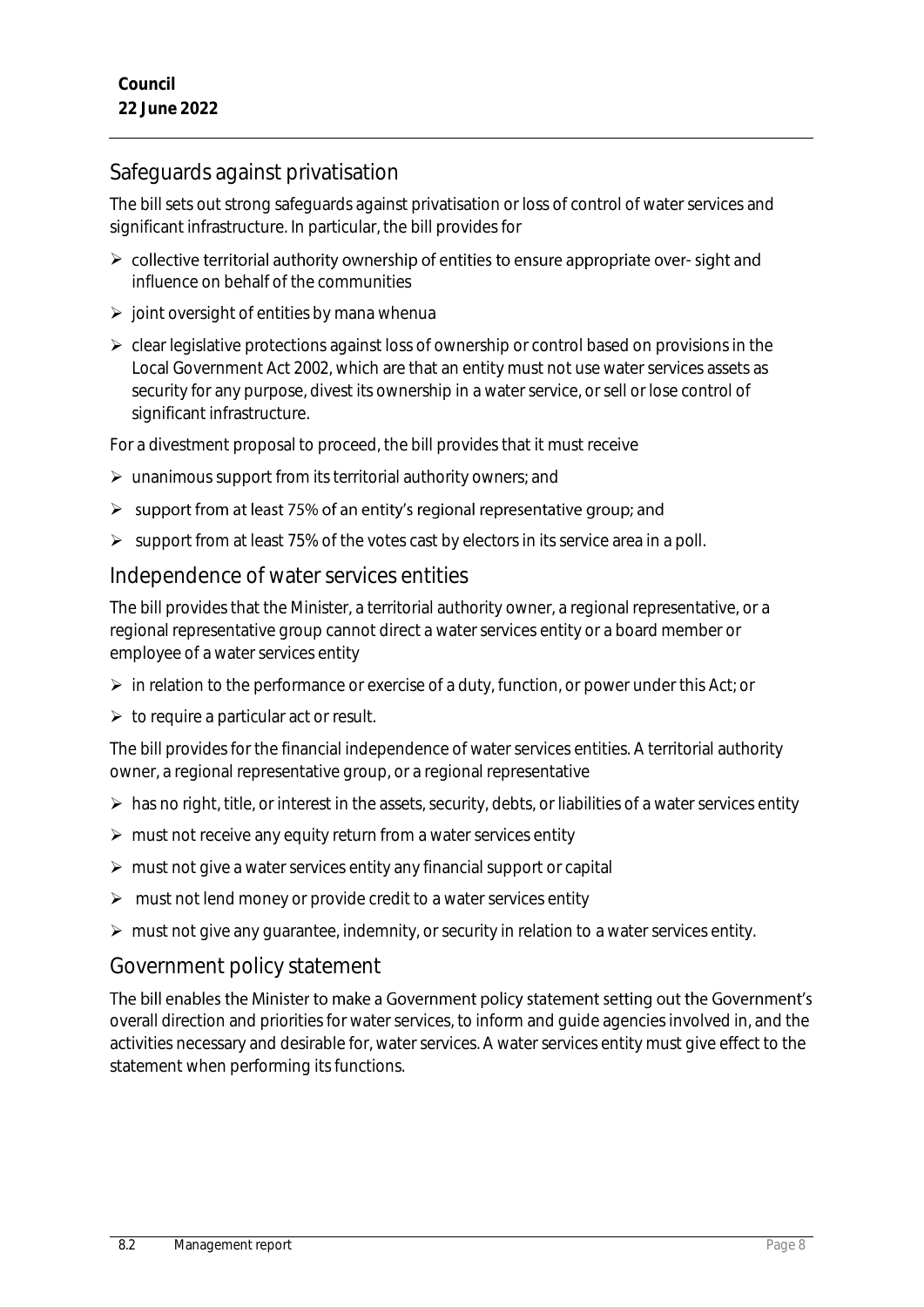# Crown monitoring and intervention

The bill enables the Minister to appoint a department as a Crown monitor. The role of the monitor is to

- $\triangleright$  act as a steward to provide oversight to the water services system from a whole-of-government perspective
- $\triangleright$  tender advice to Ministers, and assist the Minister to carry out the Minister's role under the legislation.

The bill contains a Crown intervention framework, providing the Minister with powers of intervention based on a graduated risk regime, including

- $\triangleright$  circumstances where there is a significant or persistent failure by a water services entity to perform one or more of its functions or give effect to a government policy statement:
- $\triangleright$  a water services entity's failure to demonstrate prudent financial management
- $\triangleright$  a state of emergency.

The Minister's powers of intervention are based on existing powers in the Local Government Act 2002 and include the appointment of a Crown review team, a Crown observer, or, as a last resort, a Crown manager.

# Transition and establishment arrangements

Schedule 1 of the bill contains the transition and establishment arrangements, including

- $\triangleright$  establishment entities, which will make the preparatory arrangements for full operation
- $\triangleright$  the statutory oversight powers of the national transition unit (a business unit based in the Department of Internal Affairs) for the transition period
- **EX** transitional provisions relating to employment of the water services workforce, including employment security by transferring existing employment positions to the relevant water services entity on terms that are no less favourable than existing terms.

# Omnibus Bill

The bill is an omnibus bill introduced in accordance with Standing Order 267(1)(a). That Standing Order provides that an omnibus bill to amend more than one Act may be introduced if the amendments deal with an interrelated topic that can be regarded as implementing a single broad policy.

A draft submission will be brought to Council 13 July 2022. Submissions on the bill close 22 July 2022.

# **Water and waste operations**

**Operations and maintenance contract 10/01**

 The contract is continuing to operate well with no reported non-conformances for KPIs across May at the time of writing.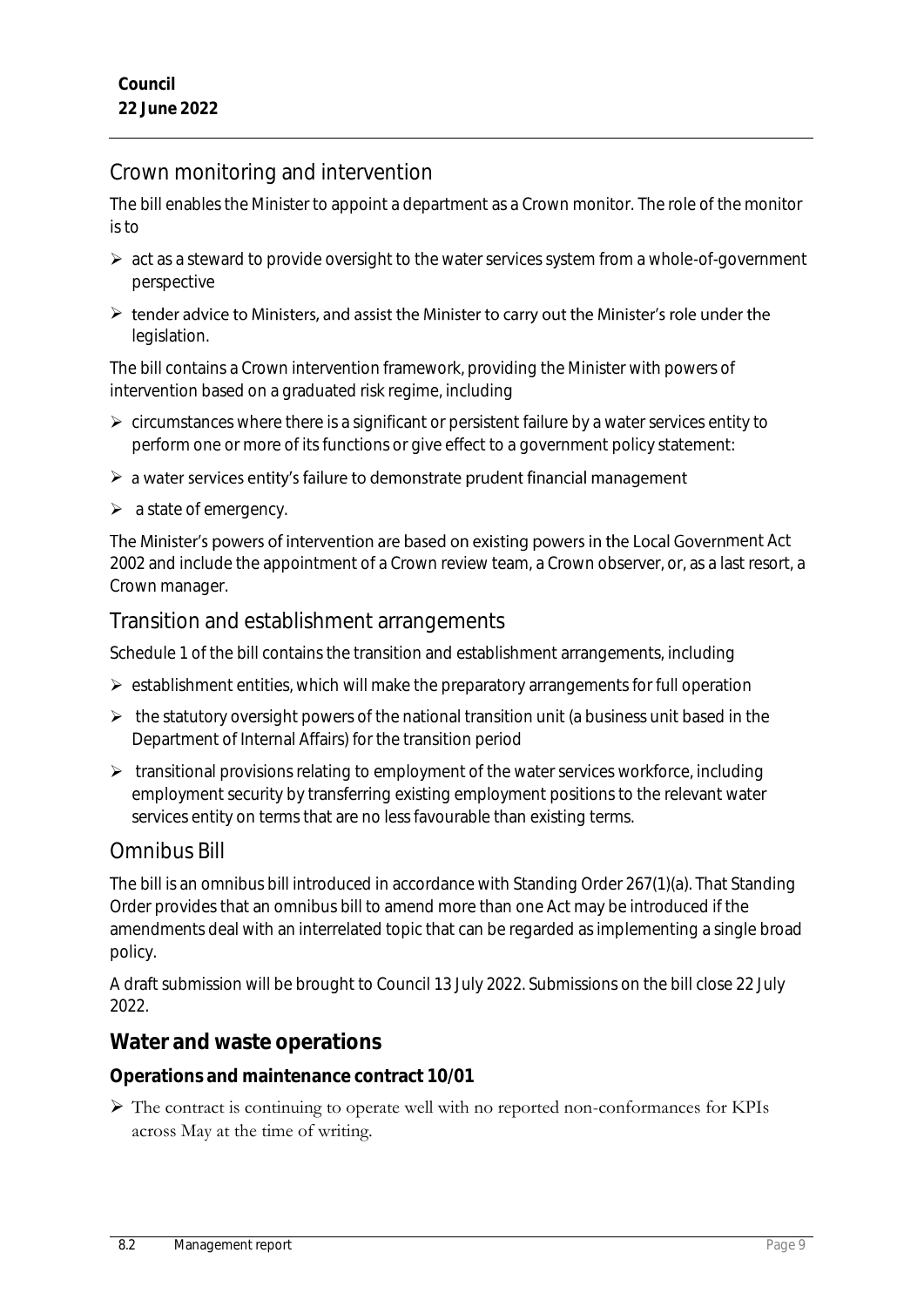- From an operating view point river/ground water levels across the district have recovered following the dry extended summer with sustained rainfall across the district recharging water sources.
- Leak detection Leak Detection Services are back in Otautau to locate the significant leak at Holt Park which has not been found to date despite several attempts.This will tie in with Leak Detection Services surveying Tuatapere on behalf of the water and waste team.
- 3D scanning of Te Anau ponds and Kepler disposal block has been completed. The outcome of these works is to provide a visual medium for new staff/contractors to see SDC water and wastewater facilities without going on to site. Training to link various documents and confirming logon details is all that is required to complete these works.
- $\triangleright$  Given that Omicron is now prevalent in the community and cases have been reported in Southland, the limiting of non-essential staff to wastewater and in particular water treatment plants remains in place. Both Downer and the wastewater team have Covid-19 protocols in place regarding this. This will likely remain in place for future months with the aim of protecting Downer operators who are vitally important critical workers.
- $\triangleright$  The current water and waste operational and maintenance contract is up for renewal and we are well into the process of formulating an RFT to go to the contracting industry. A draft procurement plan has been provided by Morrison Lowe and work is progressing well with Waugh Consultants to deliver the data bundle that will accompany the RFT. The draft plan currently has the RFT going to market mid-August 2022.
- Following significant rainfall and storm events throughout May we expect an increase in stormwater related RFS' and SRs to be reported to the water and waste team. An increase in reactive stormwater works is expected over the winter months.

#### **Water**

- Final design underway on the Manapouri water treatment plant upgrade project.
- Concept design work has started on the Eastern Bush Otahu Flat water treatment plant upgrade and the two new consents are nearing lodgement.
- The Sandy Brown Road booster station upgrade is 90% complete.
- Riverton water treatment plant UV treatment awaiting final electrical commissioning.
- Winton water treatment plant pH correction project is still progressing through design.

#### **Wastewater**

- Riversdale wastewater treatment upgrade has all the necessary consents required to proceed, and the land acquisition has been completed. The final design of this project is being completed, with the procurement planned to commence in June 2022 and construction to begin late 2022 and be completed within the summer months of 2023.
- Winton wastewater planning has progressed and a business case with the shortlisted options is close to being finalised, with a workshop being held on 13 July to present all options and a recommendation.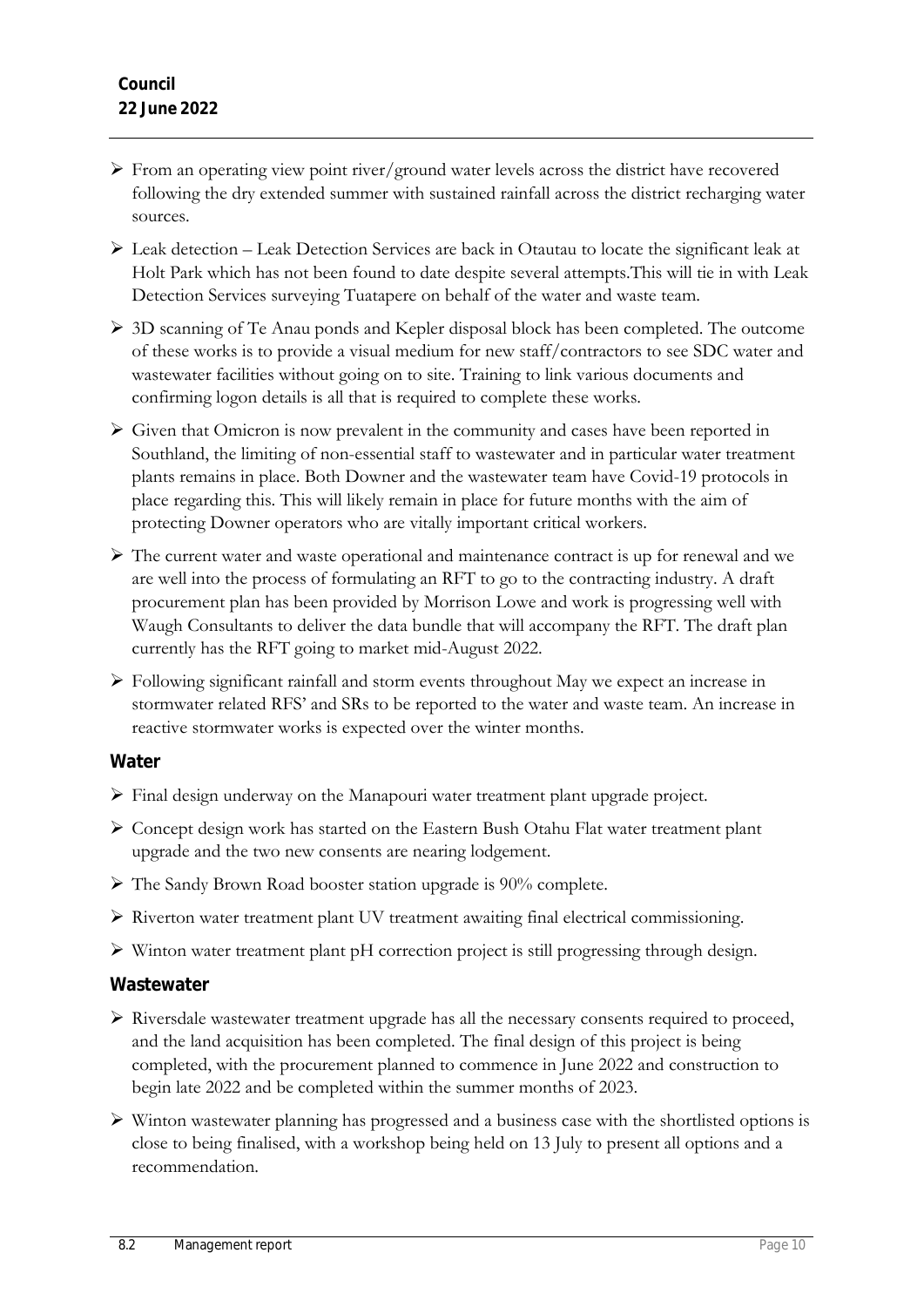- Manapouri wastewater planning is continuing with design options and consultation with the local working group.
- Edendale/Wyndham wastewater consent renewal and upgrade has been started with a design consultant and will progress through to determining options.

#### **Stimulus programme**

- All of the AC water main renewals projects have been completed.
- The condition assessment panel is tracking well. Works packages have been completed in Te Anau, Winton, Otautau and Riverton. Works have started in Lumsden and Balfour.
- Wyndham stormwater project is complete.
- $\triangleright$  The Caswell Road sewer main (and water main) upgrade is well underway and progressing well.
- The Woodlands stormwater upgrade is well through construction.
- The Stewart Island/Rakiura disposal field work is progressing well now.
- Stewart Island Main Street stormwater works had materials delivered to site the week of 30 May.
- Orepuki stormwater had materials delivered to site the week of 30 May.

### **Project delivery team**

- $\triangleright$  The first draft of the 2022/2023 community facilities projects into programmes/packages of work for delivery has been completed. This will then be refined with a further meeting planned for early June. Some early procurement and tenders have already been awarded and we are confident in the delivery of a number of 2022/23 of projects early in the new financial year.
- The TIF project funding agreements have been received with some minor conditions to be met. We need to amend the timeframes for the Te Anau boat ramps completion due to the resource consents taking longer than originally planned.
- Resource consents for the boat ramp replacements at Te Anau have now been received and work is about to commence with Te Anau Earthworks. The plans for Manapouri (View Street carpark upgrade and Pearl Harbour boat ramp) have been received and are being reviewed by SDC staff.
- Changes to the location of the toilet at Manapouri have delayed this portion of the TIF project.
- The ability to work remotely has seen very little detrimental effect to project delivery.

# **Community facilities**

### **Previous month's achievements**

- ▶ 2022/2023 project scope documents approved by community boards.
- $\triangleright$  A number of projects have been completed which include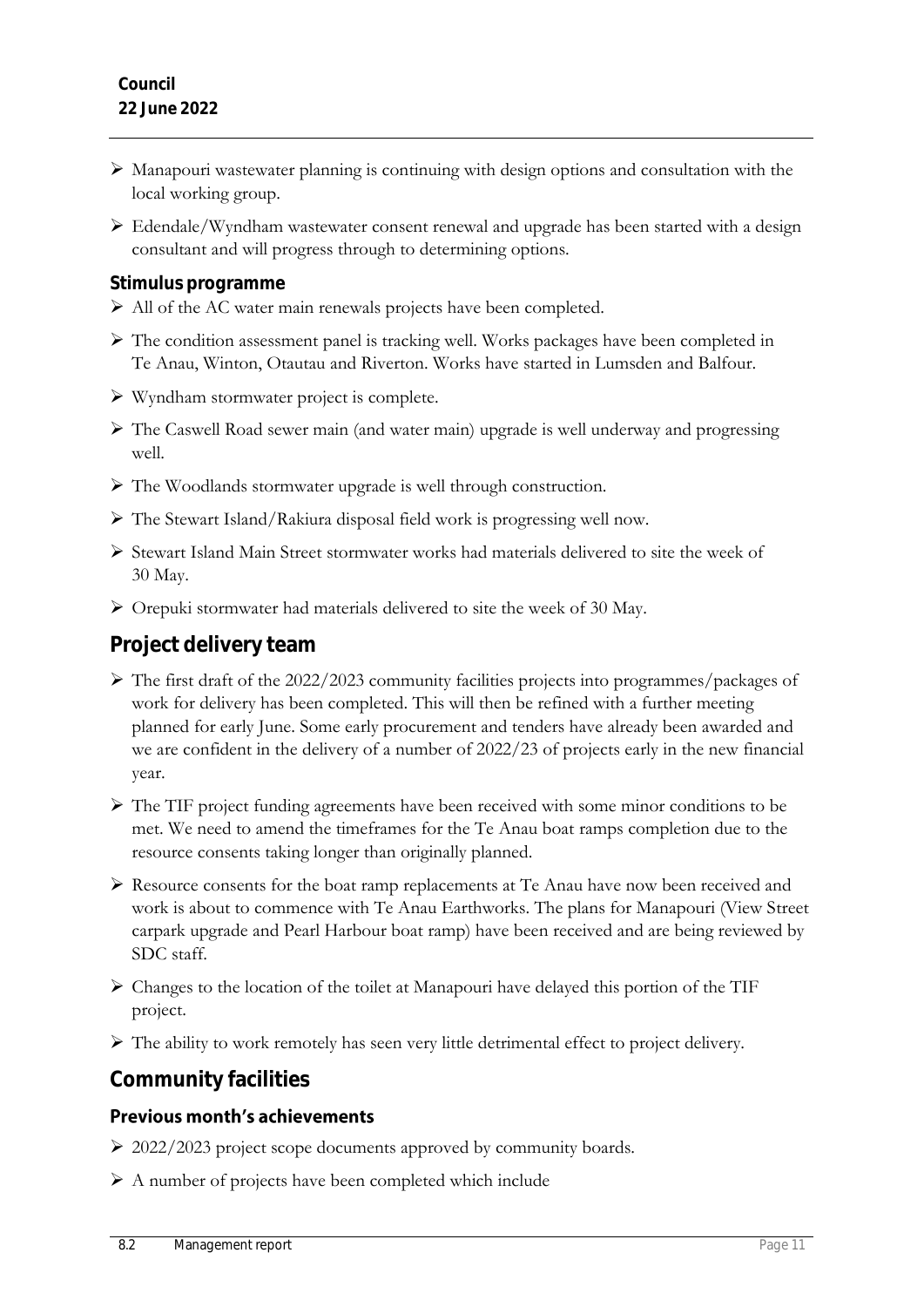- o Edendale Seaward Downs toilet refurbishment
- o Waikawa toilet refurbishment
- o Curio Bay camping ground toilet refurbishment
- o Otautau Main Street toilet refurbishment
- o Online booking system trial has gone live for six months.

#### **Priorities for upcoming month**

- 2022/2023 works programme development.
- $\triangleright$  Complete installation of new toilets at Edendale and Wyndham.
- Progress the TIF funded projects.
- Import condition assessment data from the consultants completed reports into Council's asset management application (IPS).
- $\triangleright$  Workshop the investigation projects with the community boards.
- Workshop open spaces, tree management plan and hall booking system with the Services and Assets Committee.
- Present the Ulva Island wharf replacement report to the Stewart Island/Rakiura Community Board.

#### **Strategic planning priorities**

- $\triangleright$  Asset management improvement works (ongoing but working towards AMP and LTP timelines).
- Hall booking system rollout to all council owned halls (January 2023).
- ▶ Open Spaces Strategy.
- > LTP preparation (LTP timeline).
- Business unit rationalisation (next annual plan review).

#### **Contract(s) performance**

- Township mowing contracts are starting to wind down with the growing season coming to an end. There has been limited growth over the summer season due to the unseasonal dry period we have experienced. All mowing has been within the agreed level of service.
- Township gardening contracts are receiving their pre-winter maintenance and the contractors have operated within the agreed level of service. We have one outstanding contract in Tuatapere to finalise.
- $\triangleright$  The work done through the alliance contracts is cyclic and any additional requirements are requested by the contract managers.
- The toilet and office cleaning contracts are all running as per the level of service.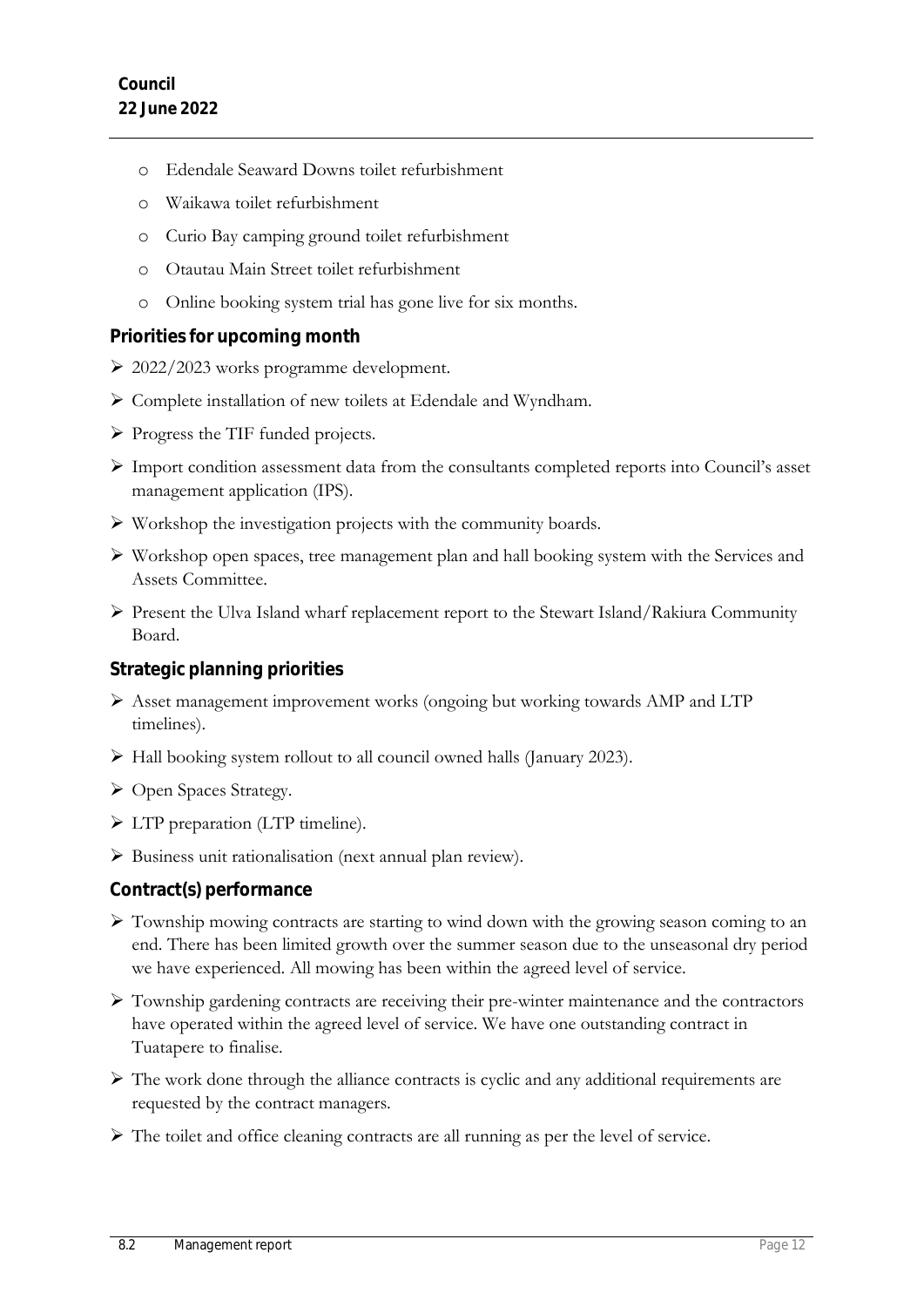- $\triangleright$  One contract will not be renewed at the end of the financial year due to noncompliance. This decision was made with the agreement of the community board.
- There have been a number of compliments received through the RFS system for the work that our mowing and cleaning contractors have been doing.

# **Stewart Island Electrical Supply Authority (SIESA)**

- $\triangleright$  The annual works programme planning is being nearing completion and we anticipate that the majority of the AWP will be completed.
- $\triangleright$  Next year's Annual Works Plan 2022/2023 has completed the first draft and is awaiting final signoff from PowerNet Management. PowerNet and SDC will present this plan to the community board for review and discussion before approving a final draft.
- $\triangleright$  Significant diesel price increases have affected the budget for 2021/2022 and will affect the 2022/2023 budget. An unbudgeted expenditure report will be required to allow SIESA to draw from the SIESA reserve.
- $\triangleright$  A working group for alternative power sources has been setup and the first session has been undertaken with the Infrastructure Commission and SDC staff and the governance. The was seen as productive in terms of setting a process for understanding what our needs are. This process is expected to position and align the key stakeholders before collectively collaborating on a best fit solution to a sustainable power source align to key national strategic policy statements. To maintain focus and momentum the group will meet monthly to set and achieve further goals.

# **Forestry (IFS)**

 Contract management process and systems are undertaking a step change with a variation to the existing contract to enable improved reporting and decision making which will ensure contract actions and outcomes are best practice over the next 12 months. The incumbent contractor has agreed to work collaboratively to undertake 17A Delivery of Services review with the outcome being determined in early 2023.

# **District wide roading programme**

- A new Land Transport rule: Setting of Speed Limits 2022 has been adopted. The 2022 Rule was implemented as part of the "Road to Zero – New Zealand's Road Safety Strategy 2020-2030). Under the rule we will see the requirements for the development of Speed Management Plans that will set out the objective, and measure for managing speed for the next 10 years. This should provide greater flexibility for Council to adjust speed limits. Another key aspect is the move toward setting safer speed limit around all schools. This date has been brought forward from 2030 to a goal of achieving this by 2027.
- $\triangleright$  Net present value calculations have been completed and provided for sign off to Waka Kotahi for the 2022/2023 bridge renewal programme. This is requirement of Waka Kotahi funding.
- $\triangleright$  Updating of asset register for works completed during 2021/2022 is also nearing completion in readiness for the annual asset valuation.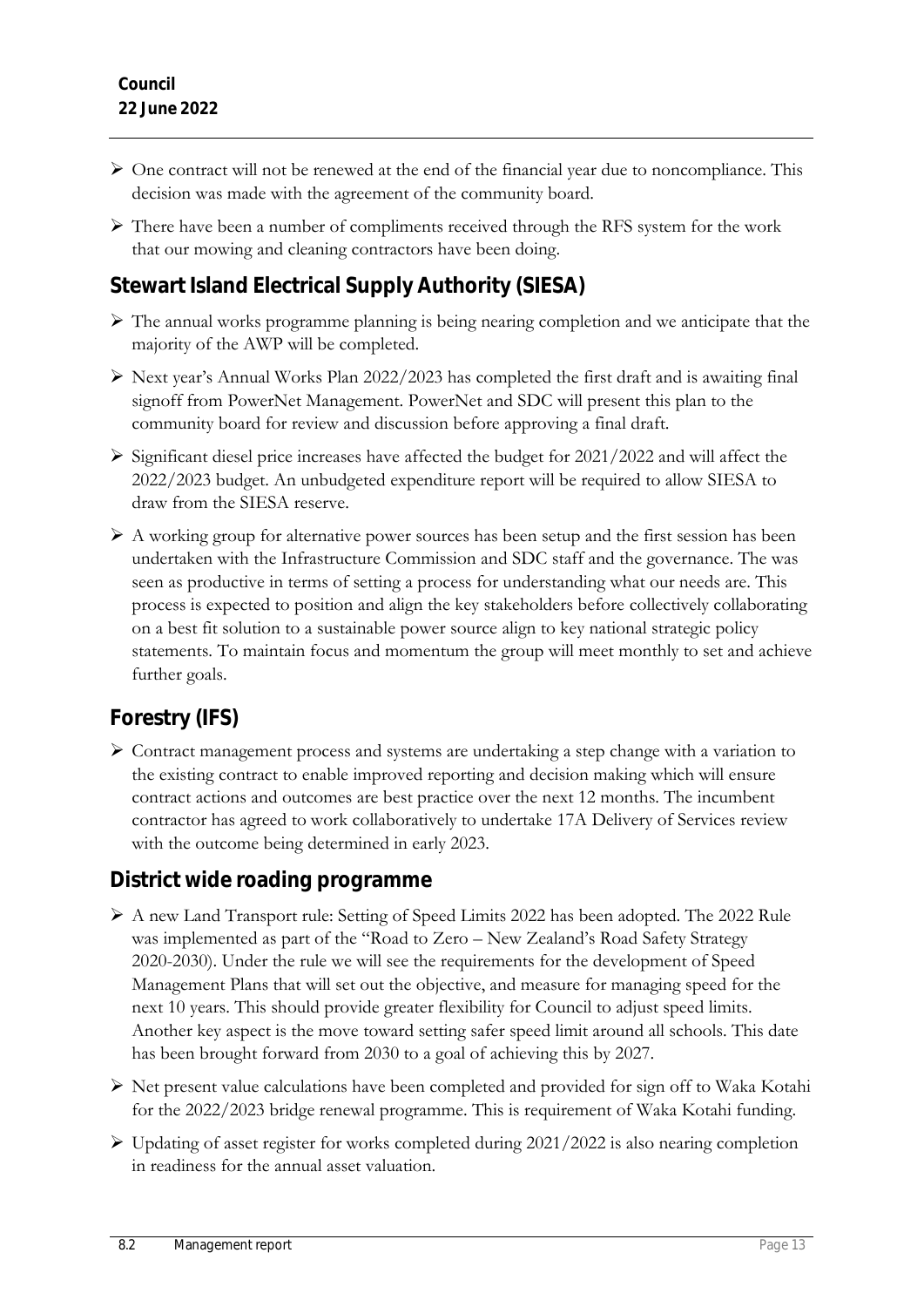$\triangleright$  Taramea Bay, Riverton – work is also underway for the retrospective resource consent application for the emergency works carried out along Rocks Highway.

# **Around the Mountains Cycle Trail**

- Around the Mountains Cycle Trail has had a good season with an increase of both cyclists and pedestrians enjoying the trail.
- $\triangleright$  Pre-development project work to address the Centre Hill erosion is continuing and Council is liaising with Landcorp to identify suitable solutions including appropriate survey instruments for the site.
- $\triangleright$  Improvements have been made to the cattle stops and gates in the Parawa part of the trail, improving the rider experience through this section.
- Ngā Haerenga New Zealand Cycle Trails has a signage project for all 23 great rides around New Zealand, we are liaising with land owners about signage installation.
- Around the Mountains Cycle Trail is liaising with Ngā Haerenga New Zealand Cycle Trails about marketing of the Great Rides.
- $\triangleright$  Around the Mountains Cycle Trail Trust the trust held a community meeting in May, providing updates on the Trust establishment, and seeking input into their strategic vision for the trail.

# **Environmental health**

- The District Licencing Committee granted the application for an off-licence for the Winton Bottle-O (which will not go ahead as the application was subsequently withdrawn).
- The Alcohol Regulatory and Licensing Authority has heard the appeal of the District Licensing Committee's decision to decline the off-licence for a proposed premise in Riverton and we await their decision.
- Consultation on the TAB and Gambling Venue Policies opened on 13 May 2022 and closes on 13 June 2022.
- The dog registration process for 2022/2023 has commenced.

### **Bylaws and policies**

#### **Several bylaws and policies are being reviewed, including:**

- Alcohol Control Bylaw feedback has been sought from community boards and Council will seek wider community input on how Council should proceed. The bylaw is scheduled for review late 2022.
- $\triangleright$  Privacy Policy a draft policy has been developed and staff are both assessing and looking to implement, any required changes to operational practice. The draft policy is scheduled to go to Council for adoption 13 July 2022.
- These draft policies were presented to Council 11 May 2022 and were approved to go out for public consultation from 13 May to 13 June 2022. Following consultation, hearings are scheduled for Councils meeting 22 June 2022.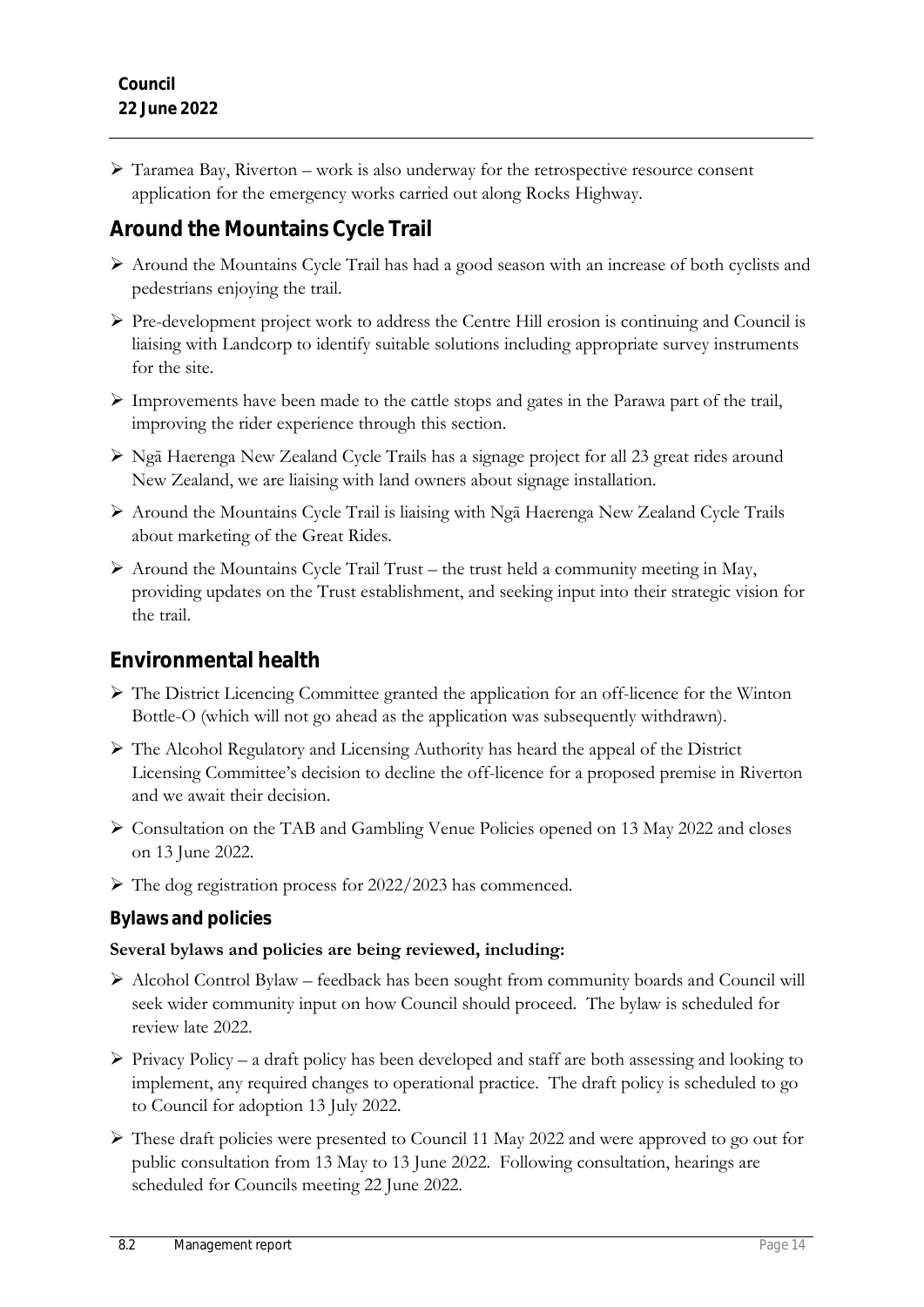The Stewart Island/Rakiura Visitor Levy Bylaw and Policy – hearings for the draft bylaw and policy were undertaken 27 April 2022, and Council deliberated on these at the Council meeting 11 May 2022. Council has endorsed raising the levy from \$5 to \$10 effective October 2023, and will raise the levy again in 2025 to \$15.

# **Corporate performance**

 $\triangleright$  Annual Plan – work is progressing on the Annual Plan. The draft Annual Plan is scheduled to be presented to the Finance and Assurance committee meeting on 15 June followed by the adoption of the Annual Plan by Council on 22 June.

# **Libraries**

**Winton library refurbishment**

- Work is starting to wind down on the Winton Refurbishment Project. After a very long lead time we have finally had the majority of glass partitions and panels installed. The automatic doors have been fitted and tuned allowing access back to the building through the main entrance. The majority of furnishing have arrived though we still have some major elements to be finished including adding power to our public computer stations. Minor work still needs to be completed including ouch ups to imperfection in the painting and cleaning of walls, fixtures and floors. Though we will still be receiving some furnishing over the next 4-8 weeks there are only a few compliance work to complete, including signage throughout the building, before an opening date can be selected.
- $\triangleright$  Our RFID project has had a few developments throughout June with installers from FE Technologies flying over from Australia to help with installs at Winton and Te Anau. There were a couple setbacks with our networking at Te Anau but will have them sorted once new network equipment arrives. leaving the smaller libraries to SDC to complete later. The installation to the other sites is likely to take 2-3 weeks to complete and we do have some challenges including network capability at some of our libraries. Otautau is not due to be connected to fibre till July so we may experience some lag in the user experience until that is completed.

# **Governance and Democracy**

- $\geq$  2022 triennial Council elections staff are still working on providing information to the public about standing as a candidate in the local government elections, and what being an elected member involves. Election protocols (which provide guidance on the pre-election period) will be provided to staff and current elected members in June 2022. Staff are also preparing for the nomination and voting processes.
- $\triangleright$  Community service awards staff are going to be working with community boards to facilitate the community service awards.
- $\triangleright$  Community board terms of reference and delegations Staff are considering the feedback received from community board members, and are reviewing the terms of reference and delegations to community boards.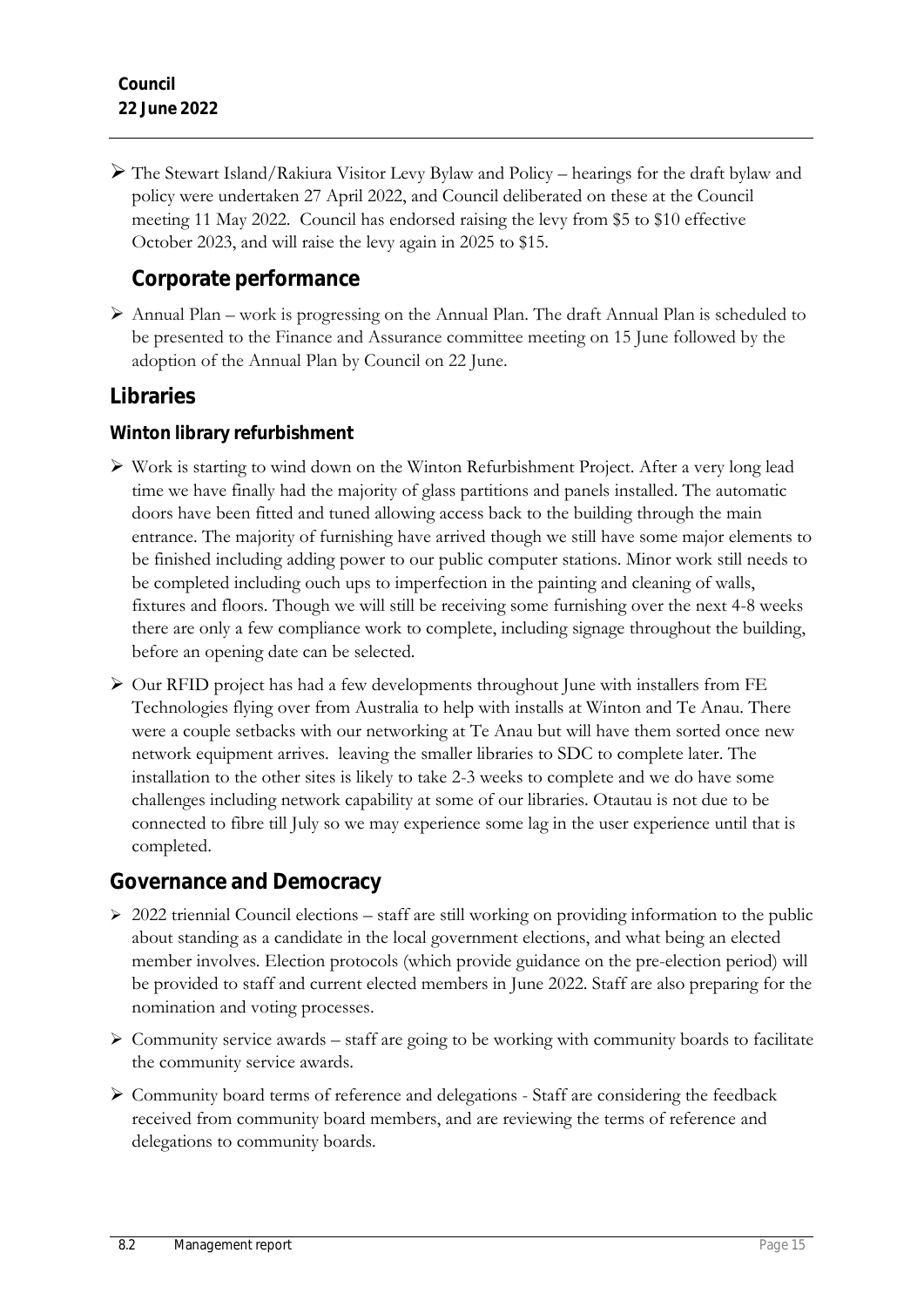### **Customer support**

- $\triangleright$  We received 3,167 calls for the month of May. (last year for May 3,123), so very much on par.
- After six weeks "camping" out in Casey room, we have moved back into our new reception area which not only looks fantastic but from a health and safety perspective is a vast improvement for the team who now have suitable desk areas and an appropriate safety screen. The project team have done a great job with this and even had us back in there 10 days earlier than predicted.
- $\triangleright$  This timing was particularly helpful as dog registration renewal emails and letters have now gone out so we are already experiencing an increase in customers.
- $\triangleright$  There are already 420 dogs registered, only 11,338 to go!

### **Building consents**

- The team issued 91 building consents in May 2022 (84% within statutory timeframe) and made 81 CCC decisions (100% within statutory timeframe).
- $\triangleright$  Non-compliance with processing timeframes has been due to capacity challenges in the team which have been exacerbated by Covid-19 in the community.
- Despite reaching out to every known consent processing contracting company, other BCAs within the Southern Building Controls Group cluster of Councils and continuously advertising vacant roles in the BCA, no additional support has been available to assist the team at all this year.
- $\triangleright$  Council received 10% more building consent applications in May 2022 than were received in May 2021(107 consents). This is 51% more consents than were received in April 2022.
- 175 building consents are currently being processed by Council with 88 of those waiting for further information. In May 2022 71% of consents received by Council required further information.
- $\triangleright$  Inspection volumes increased with 504 inspections completed in May 2022 (28% more inspections than May 2021) with a pass rate of 85%.
- $\geq 15\%$  of all Building Warrant of Fitness Audits have been completed to date and the team continue plan to achieve the annual target of 20%.
- All GNC's from the teams remote IANZ Accreditation Assessment have now been cleared by the lead IANZ Assessor.
- An MBIE audit on the teams TA Compliance functions commenced on 2 June 2022.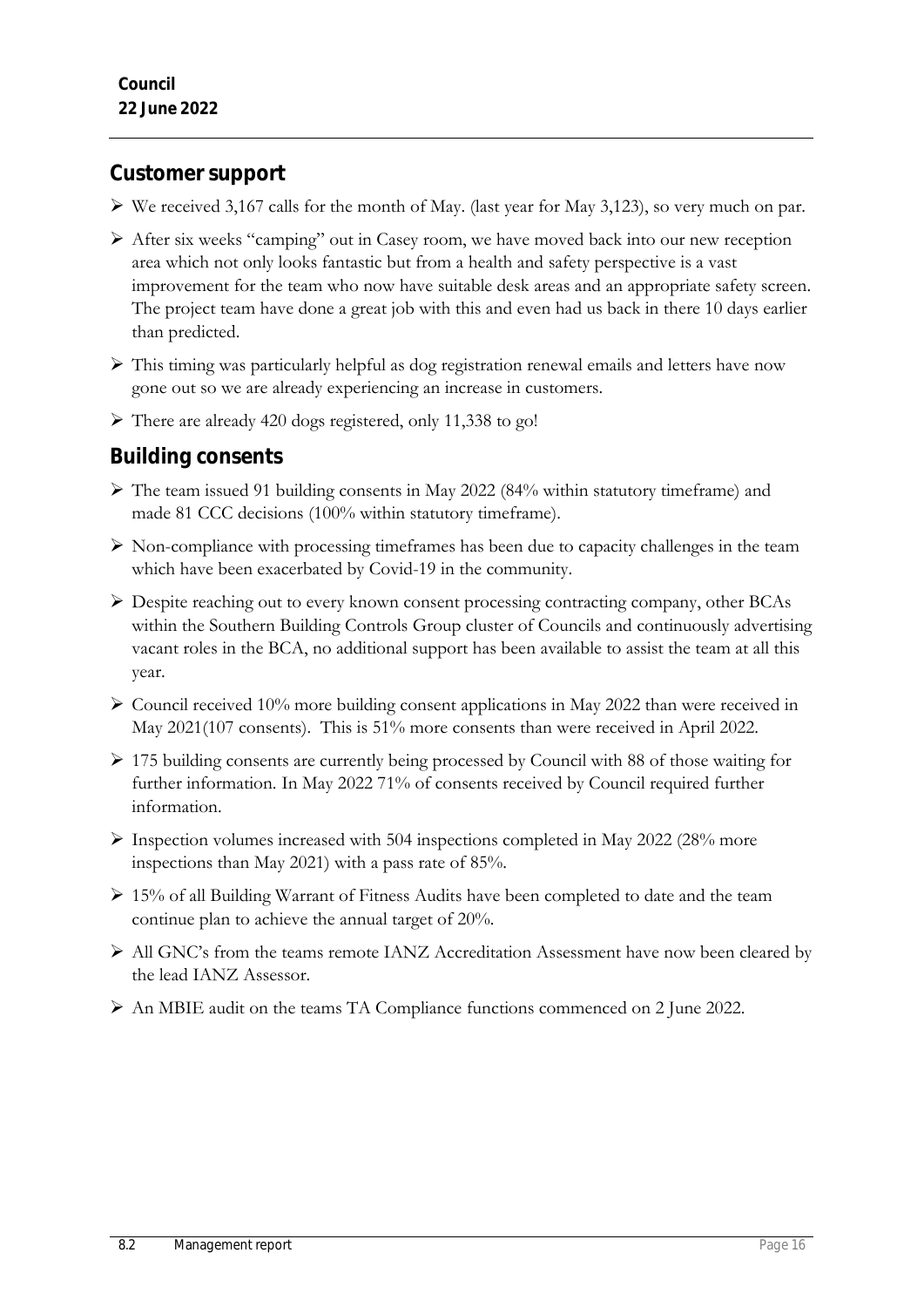| Primary Property Hk Ey → Property Ward | $-$ Count | Sum of Application Value (NZ\$) |
|----------------------------------------|-----------|---------------------------------|
| Mararoa Waimea                         | 32        | 2,582,550.00                    |
| n/a                                    | 1         | 9,000.00                        |
| Oreti                                  | 23        | 1.144.760.00                    |
| Stewart Island Rakiura                 | 3         | 781,000.00                      |
| Waiau Aparima                          | -25       | 2,166,265.00                    |
| Waihopai Toetoe                        | 23        | 2.414,000.00                    |

#### **May 2022 – Building consents received (by ward)**



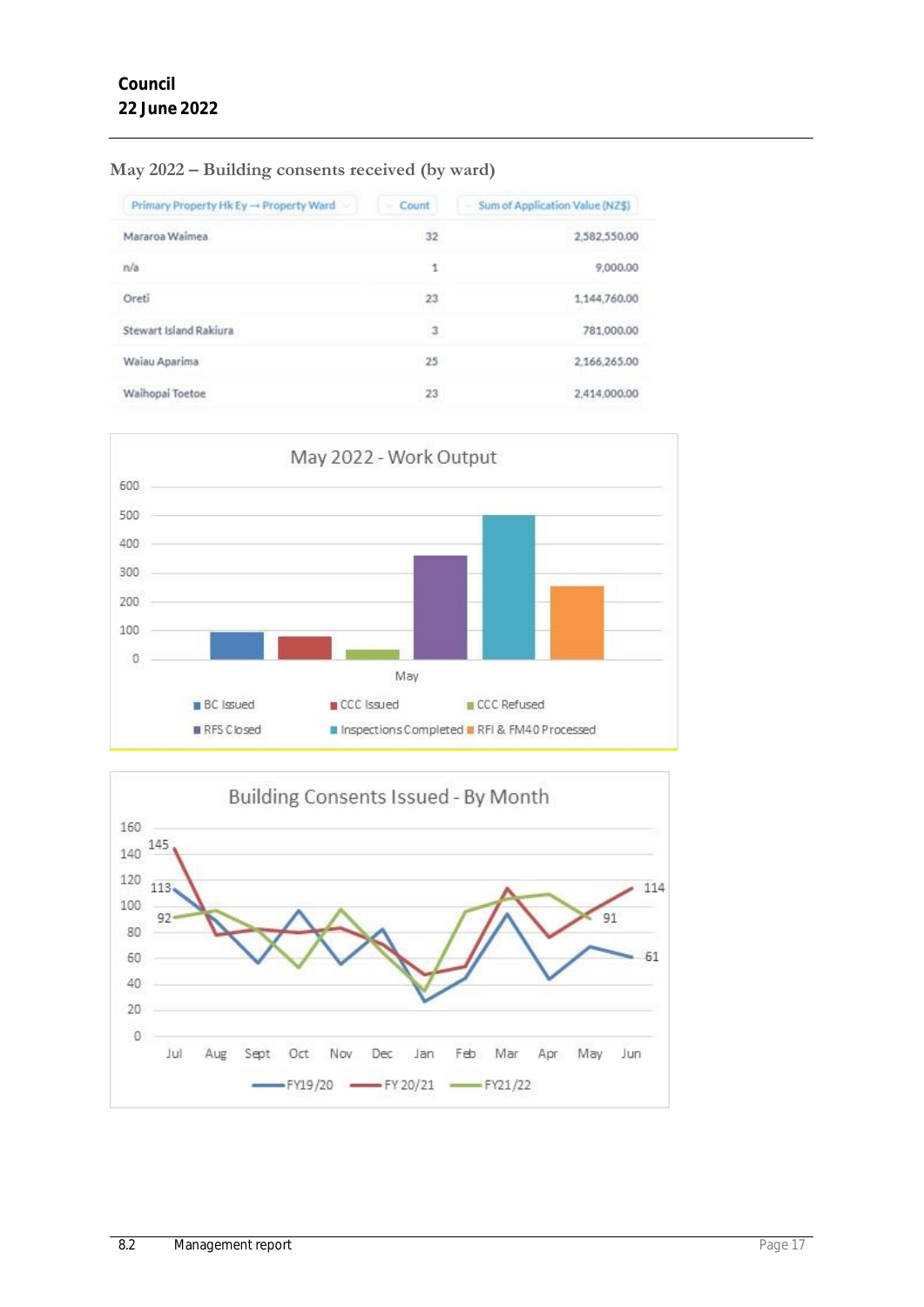

**Information management - May 2022 - service desk** 

#### **Service desk**



ALGIM cyber security maturity comparison - SDC vs ALGIM participating councils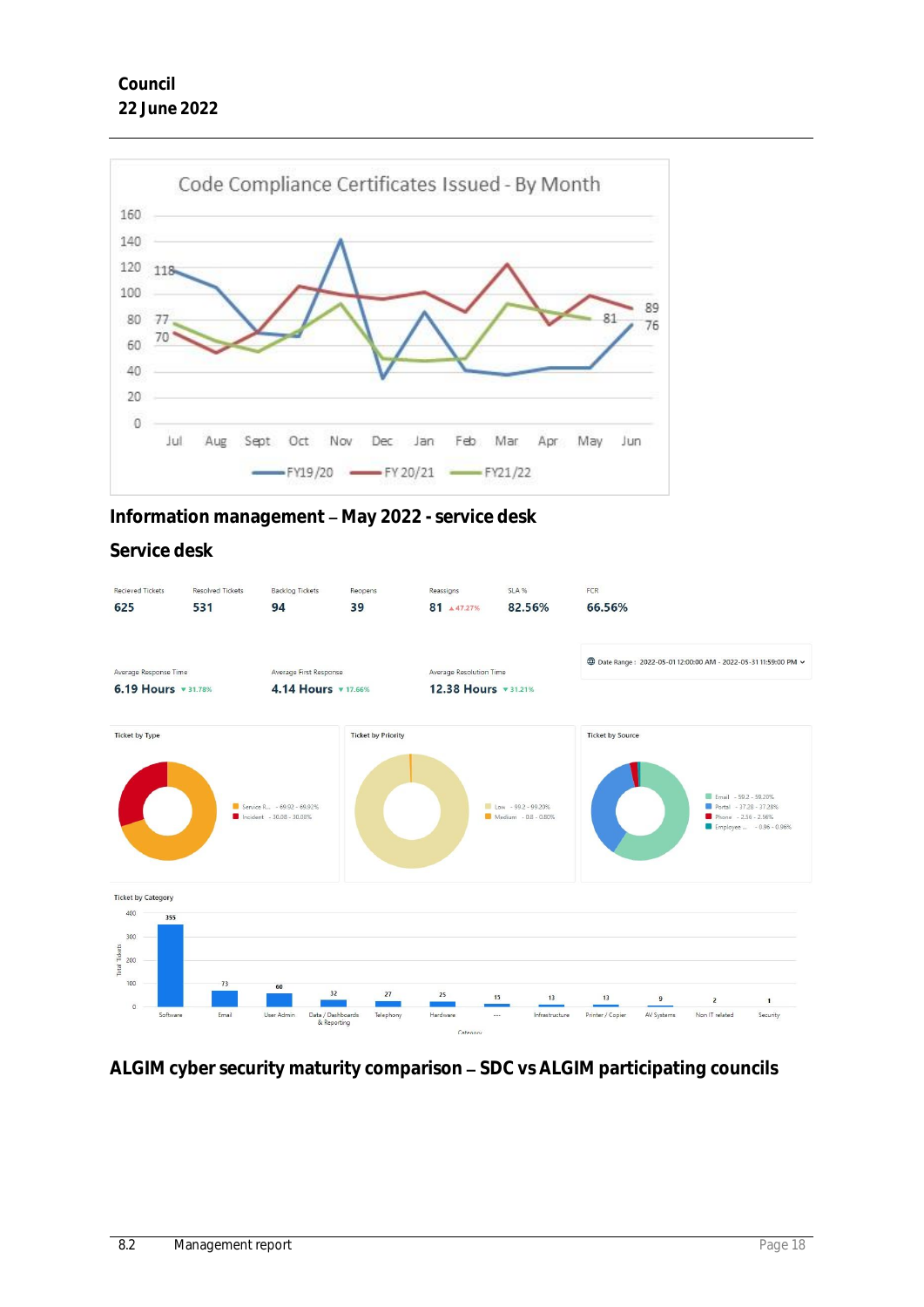



# **Email statistics**

|              |           | Month-Year   Total Inbound email   Rejections (includes viruses & spam)   Legit Inbound Email   % Rejections   Total Outbound email   Total Internal email |           |         |           |           |
|--------------|-----------|------------------------------------------------------------------------------------------------------------------------------------------------------------|-----------|---------|-----------|-----------|
| Dec - 2021   | 40.068    | 4,693                                                                                                                                                      | 35,375    | 11.71 % | 26,346    | 14,602    |
| $lan - 2022$ | 51,956    | 7,508                                                                                                                                                      | 44,448    | 14.45 % | 51,114    | 42,102    |
| Feb - 2022   | 65.093    | 9.565                                                                                                                                                      | 55.528    | 14.69 % | 48.364    | 30.742    |
| Mar - 2022   | 72,873    | 13,578                                                                                                                                                     | 59,295    | 18.63 % | 66,484    | 45,106    |
| Apr - 2022   | 65,528    | 13.618                                                                                                                                                     | 51,910    | 20.78 % | 52,495    | 51.064    |
| May - 2022   | 72,036    | 8,988                                                                                                                                                      | 63,048    | 12.48 % | 71.538    | 87,031    |
| Total        | 367.554   | 57,950                                                                                                                                                     | 309,604   |         | 316.341   | 270.647   |
| Mean         | 61,259.00 | 9,658.33                                                                                                                                                   | 51,600.67 | 15.46 % | 52,723.50 | 45,107.83 |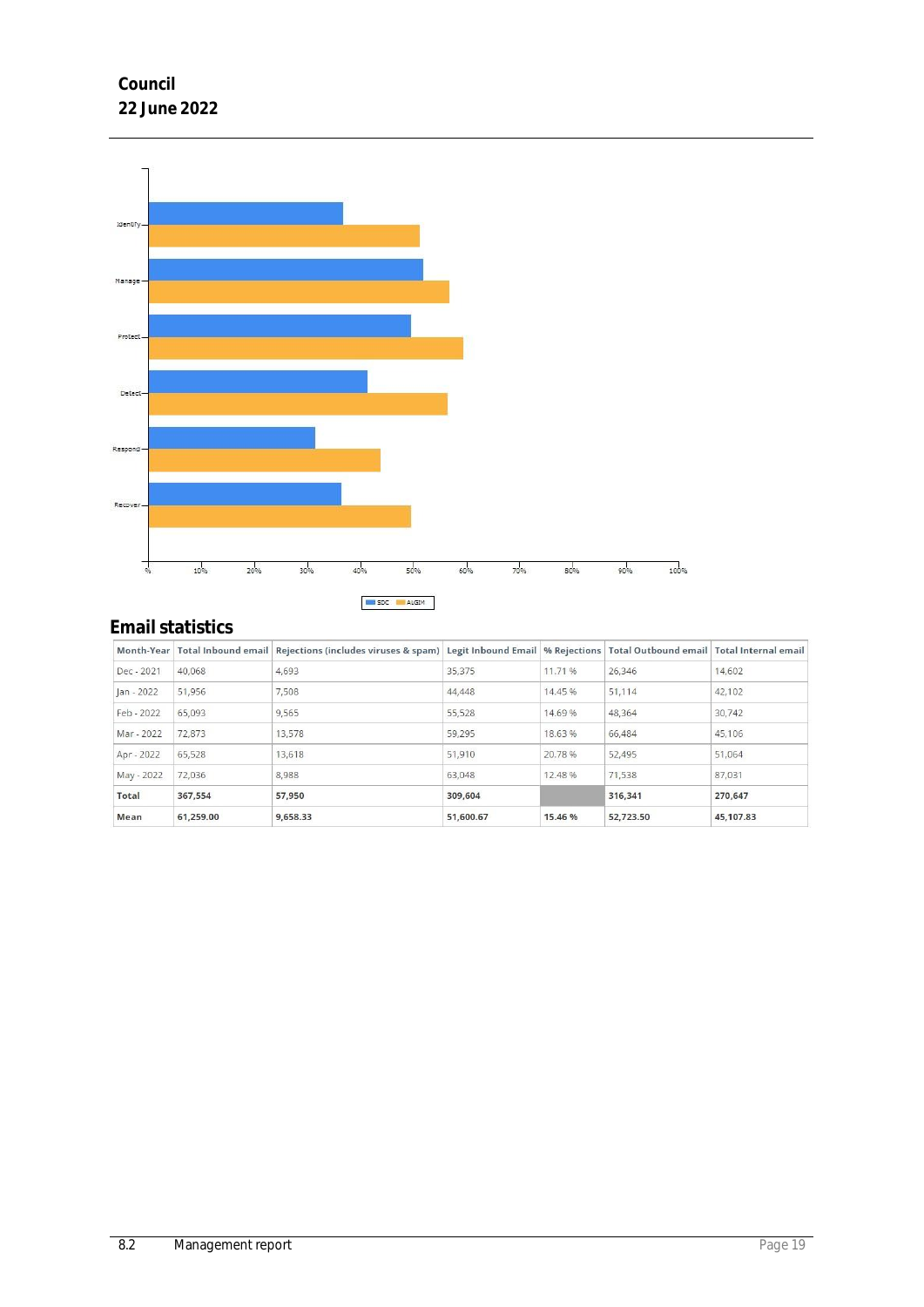# **LIM and property file requests**



### **Document management record types - new records**

| Record Type                | 1/5/2022 | 8/5/2022 | 15/5/2022 | 22/5/2022 | 29/5/2022 | Row totals |
|----------------------------|----------|----------|-----------|-----------|-----------|------------|
| E-mail Message             | 466      | 536      | 491       | 521       | 176       | 2,190      |
| <b>Electronic Document</b> | 857      | 921      | 1.011     | 944       | 290       | 4,023      |
| InfoCouncil Record         | 35       | 19       | 20        | 13        | 29        | 116        |
| Pathway Attachment         | 206      | 343      | 155       | 185       | 261       | 1.150      |
| Pathway Document           | 1.038    | 1.132    | 1.180     | 1.904     | 467       | 5.721      |
| SDC Inwards Mail           | 215      | 199      | 284       | 159       | 36        | 893        |
| Grand totals               | 2.817    | 3.150    | 3.141     | 3.726     | 1.259     | 14.093     |

#### **Key projects**

| Implement new Finance and HR systems                          |
|---------------------------------------------------------------|
| Implement new web-based version of Pathway                    |
| Improve the security for users, system and data               |
| Migrate email from on premise to the cloud                    |
| IT Policies, Processes and Procedures                         |
| Upgrade to latest version for better integration capabilities |
|                                                               |

### **Resource management**

#### **Resource consents**

 So far in 2022 the volume and complexity of resource consents processed to date has exceeded previous years and a number of large consents are anticipated to be lodged over the next few months. Two projects in the media currently are the Datagrid and the New Brighton coal mine which are likely to be lodged with Council in the next few months. A total of 63 consents were issued in May and to date 200 consents have been issued this year. Last year the team had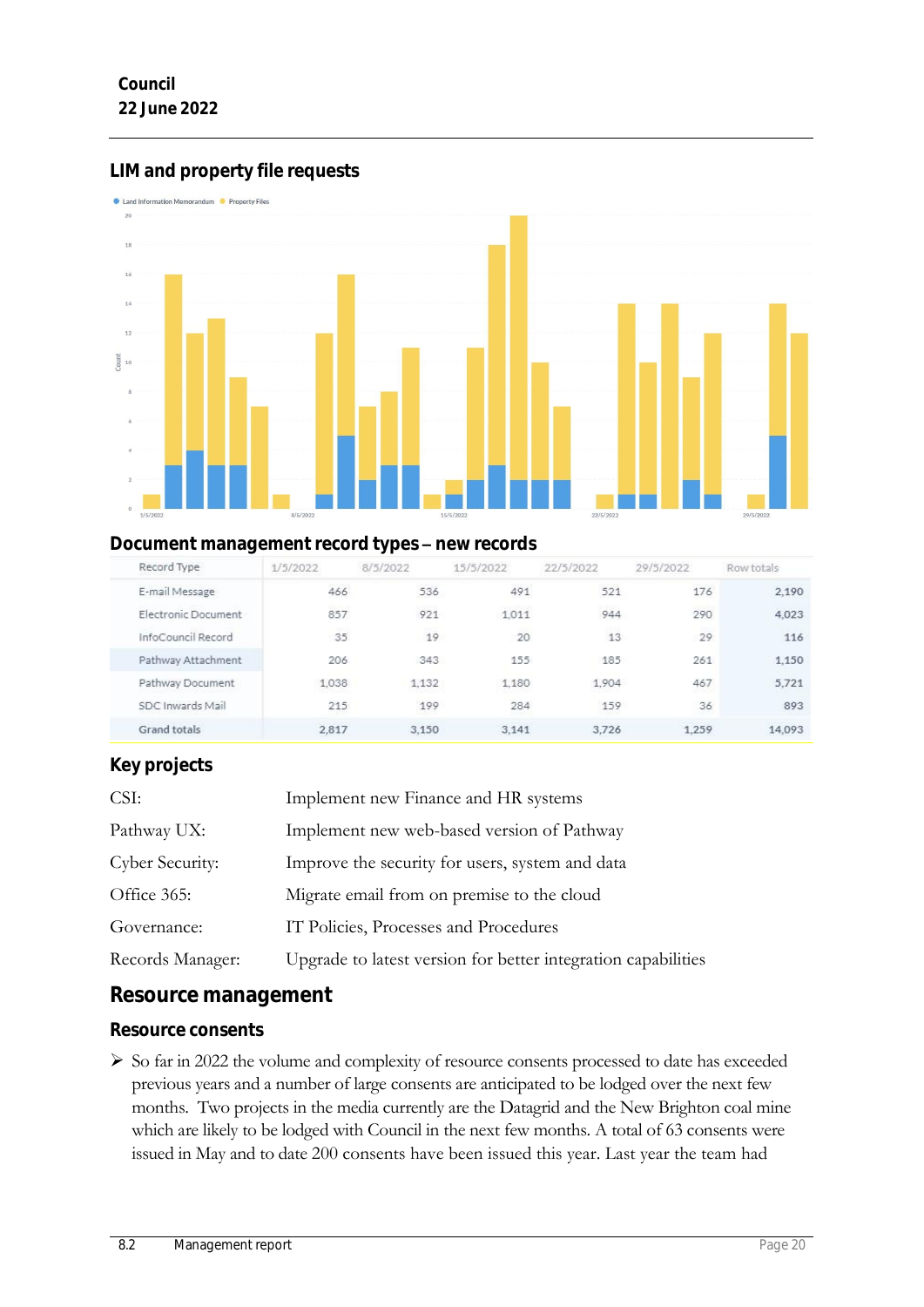processed 200 applications for the year in the middle of September and in 2017 the total number of consents processed for the year was 239.



### **Environmental policy**

 Work is continuing on the review of the landscapes chapter of the Operative Southland District Plan 2018. The next component of this work is to continue drafting the new section of the District Plan alongside Iwi, workshopping it with the Regulatory and Consents Committee and Iwi then initiating preliminary consultation with affected land owners. It's anticipated that notification of the Plan change will occur in mid-2023. Additional policy capacity in the team has been focused on preparing guidance material to support consultants and our communities on district plan interpretation and planning processes following the identification of some opportunities in this space.

### **Legislative reforms**

- Government plans to introduce three Bills to overhaul New Zealand's resource management system. The reforms will repeal the Resource Management Act 1991 and replace it with:
- $\triangleright$  Natural and Built Environments Bill (NBA) requiring local government and mana whenua to form joint, regional planning committees to develop one NBA plan for each region. These plans will replace existing regional policy statements, regional plans, and district plans.
- $\triangleright$  Strategic Planning Bill (SPA) requiring local government, mana whenua and central government agencies to form joint committees to develop one long-term Regional Spatial Strategy for each region. These will identify areas that - are suitable for development; need to be protected; require infrastructure; and/or are vulnerable to climate change effects and natural hazards.
- $\triangleright$  Climate Adaptation Act (CAA) to help New Zealand better deal with climate change, particularly 'managed retreat' (the strategic relocation of communities or assets prone to natural hazards - like increased flooding or coastal inundation)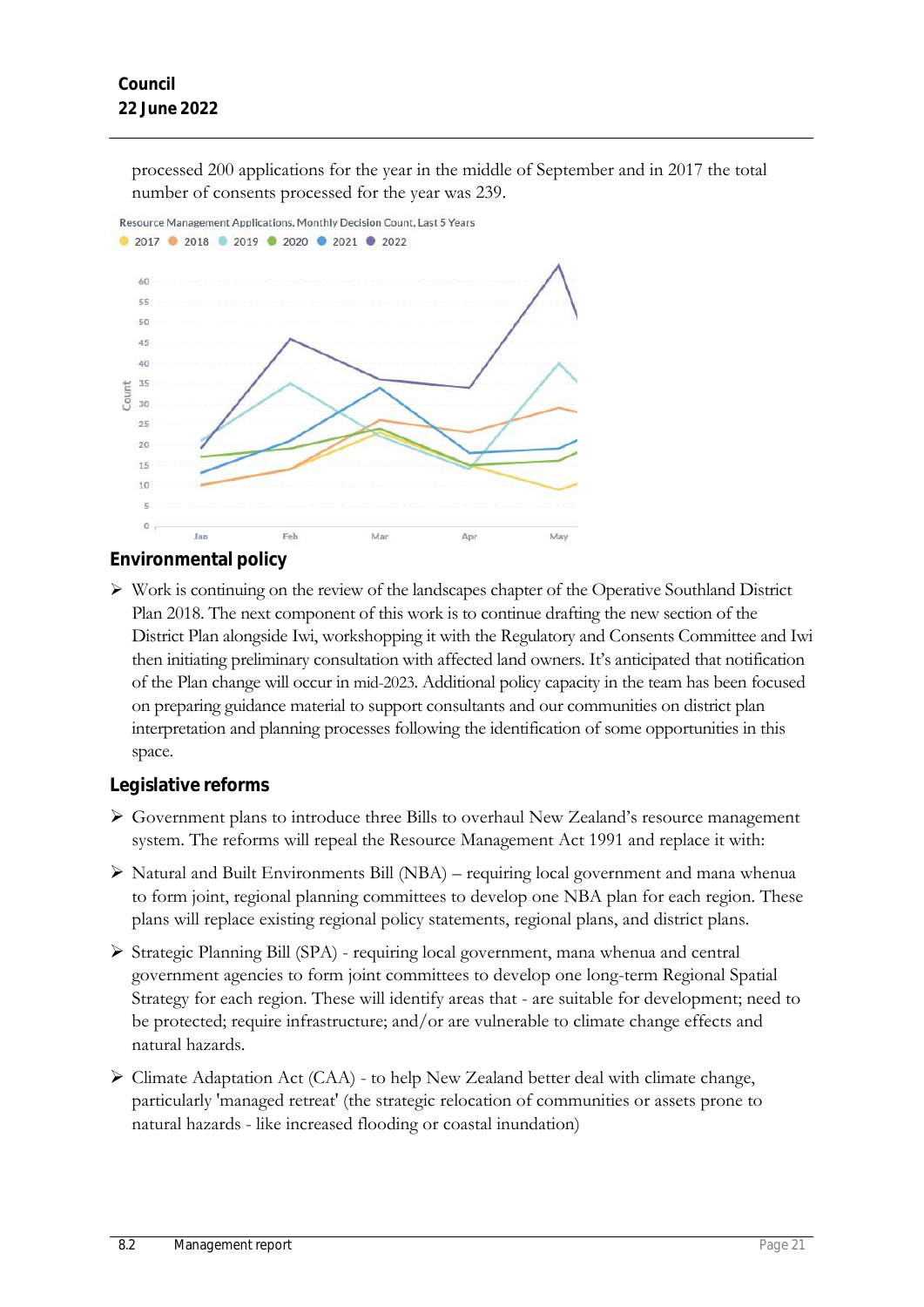The Natural and Built Environments Act and Spatial Planning Act are proposed to be introduced to parliament towards the end of this year. The Climate Adaptation Act will be progressed in 2023 and will not be enacted prior to the government election

#### **Consultation is occurring on:**

- National Adaptation Plan (NAP) A joint regional submission with ES, ICC, GDC and TAMI has been prepared and submitted on the draft National Adaptation Plan and Managed Retreat.
- National Policy Statement (Freshwater Management) and National Environmental (Freshwater) changes are proposed to natural wetlands definitions in these documents. SDC planning team are charged with the implementation of the NES-F for any changes of land use (eg quarrying, earthworks indigenous vegetation clearance near wetlands). If any changes are to this regulation, the team will adapt processes to suit.
- $\triangleright$  National Policy Statement (Indigenous Biodiversity) A second exposure draft of the NPS-IB is anticipated on 9 June for a 6-week consultation period. It has been adjusted now that the RM reform direction has been finalised. The NPS-IB will need to apply to both the RMA and the new legislative framework.

# **Community Leadership**

**Stewart Island Visitor Levy** 

 $\triangleright$  The amount available for allocation for the 2022 round was \$311,092 and there were nine applications received. The following allocations were made at the committee meeting on Friday, 27 May:

| Organisation                                                | Allocation                   |
|-------------------------------------------------------------|------------------------------|
| Rakiura Heritage Trust                                      | \$20,000                     |
| <b>SIRCET</b>                                               | $$28,600$ (each year for two |
|                                                             | years)                       |
| Stewart Island/Rakiura Community Board - Dundee Street      | $$19,929$ (each year for 10  |
| Footpath                                                    | years)                       |
| Stewart Island/Rakiura Community Board – Golden Bay Geotech | \$140,000                    |
| survey                                                      |                              |
| Stewart Island Health Committee/Future Rakiura              | \$25,000                     |
| Stewart Island Lions - Butterfields Beach Community Project | \$3,000                      |

 $\triangleright$  This year the total allocation for 2022 was \$236,529.

**Regional funding outcomes**

 The following organisations were granted funds at the SDC Community and Strategy meeting on Wednesday, 25 May.